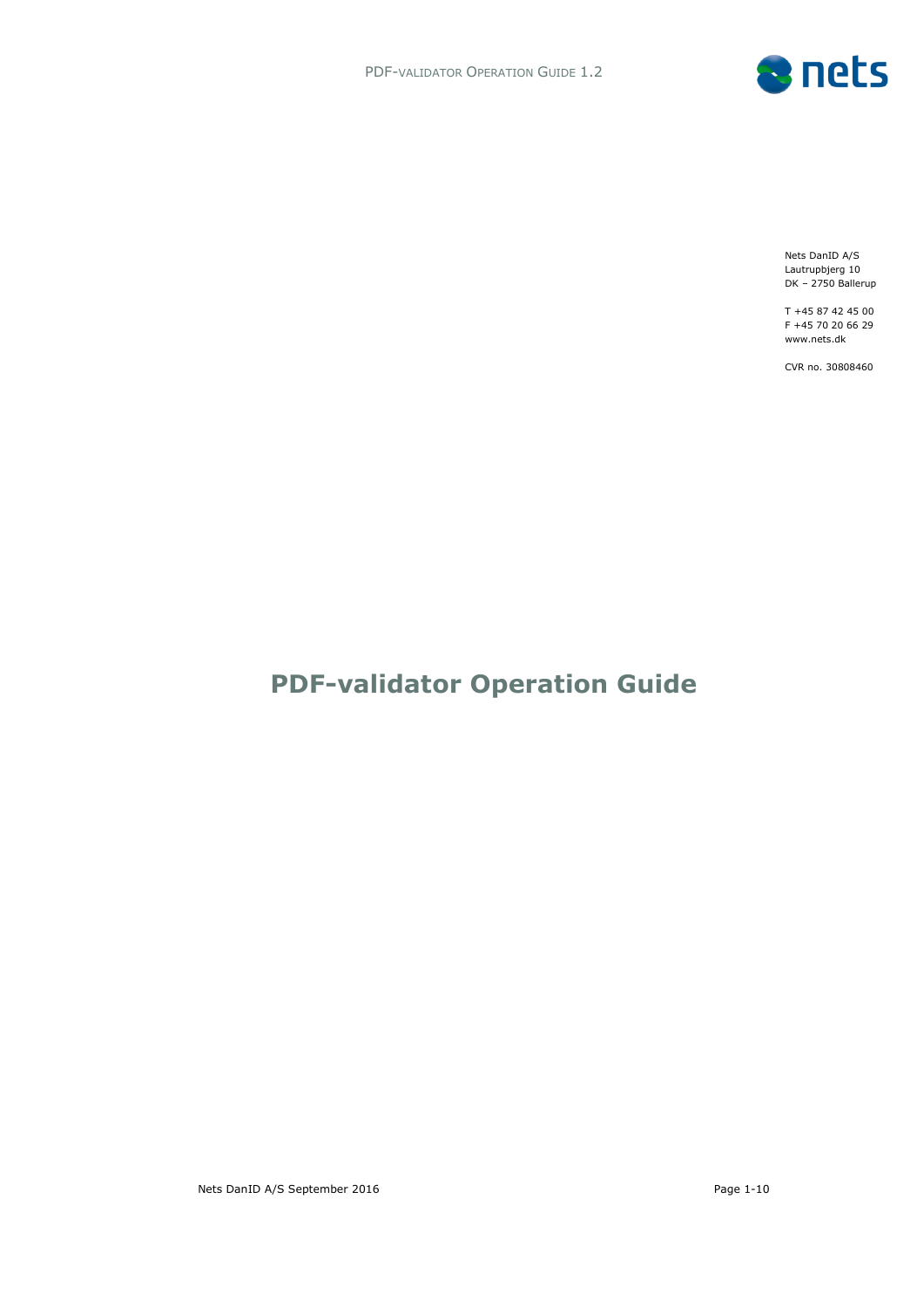

# **Table of Contents**

| $1 \quad \blacksquare$ | Purpose of the document and target group 4 |  |
|------------------------|--------------------------------------------|--|
|                        |                                            |  |
| $3^{\circ}$            |                                            |  |
|                        |                                            |  |
|                        |                                            |  |
|                        |                                            |  |
|                        |                                            |  |
|                        |                                            |  |
|                        |                                            |  |
|                        |                                            |  |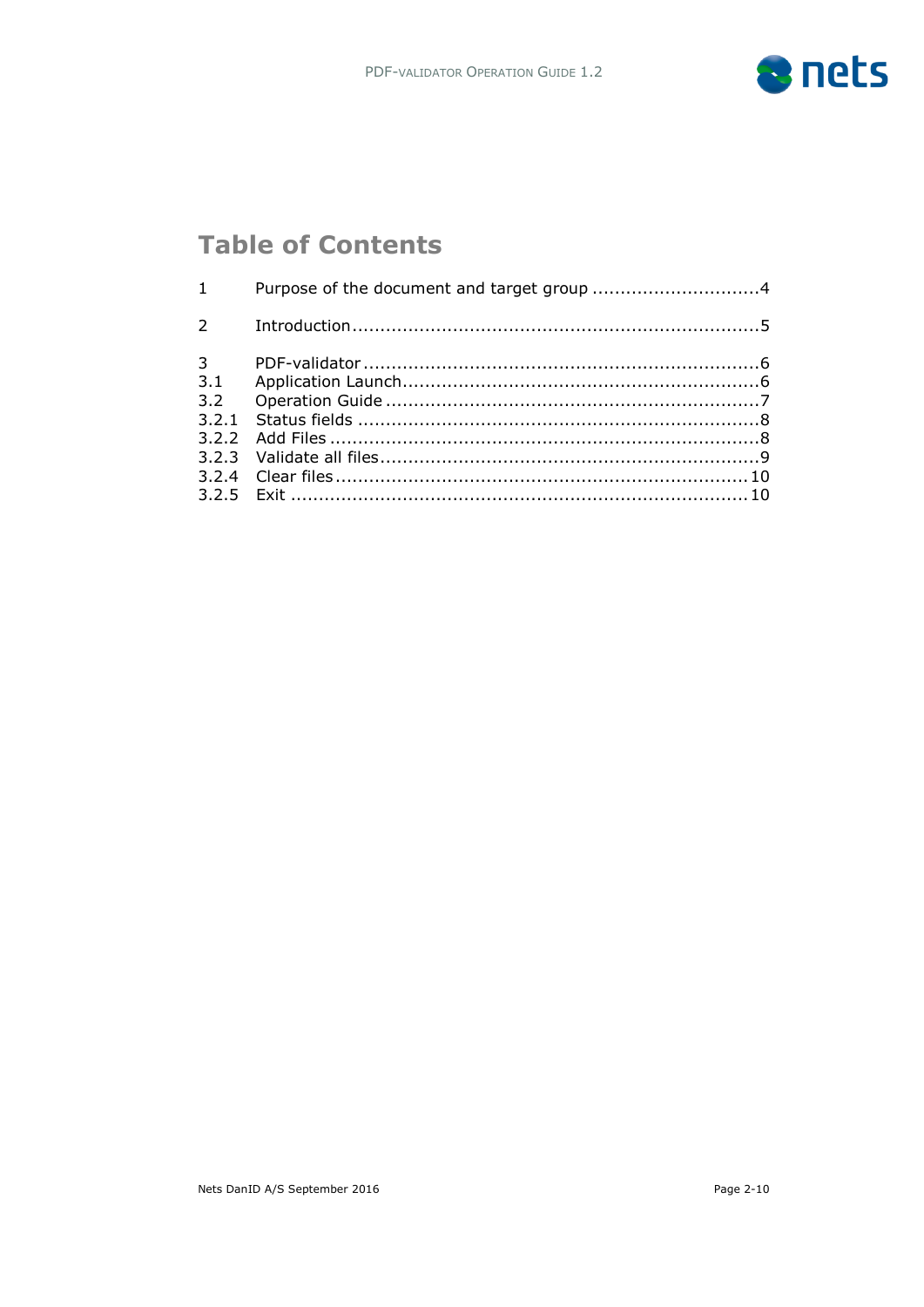

# **Version history**

| 21 August 2012    | Version 1.0 | MMART        |
|-------------------|-------------|--------------|
| 3 June 2014       | Version 1.1 | <b>PHIFR</b> |
| 13 September 2016 | Version 1.2 | <b>KMAIB</b> |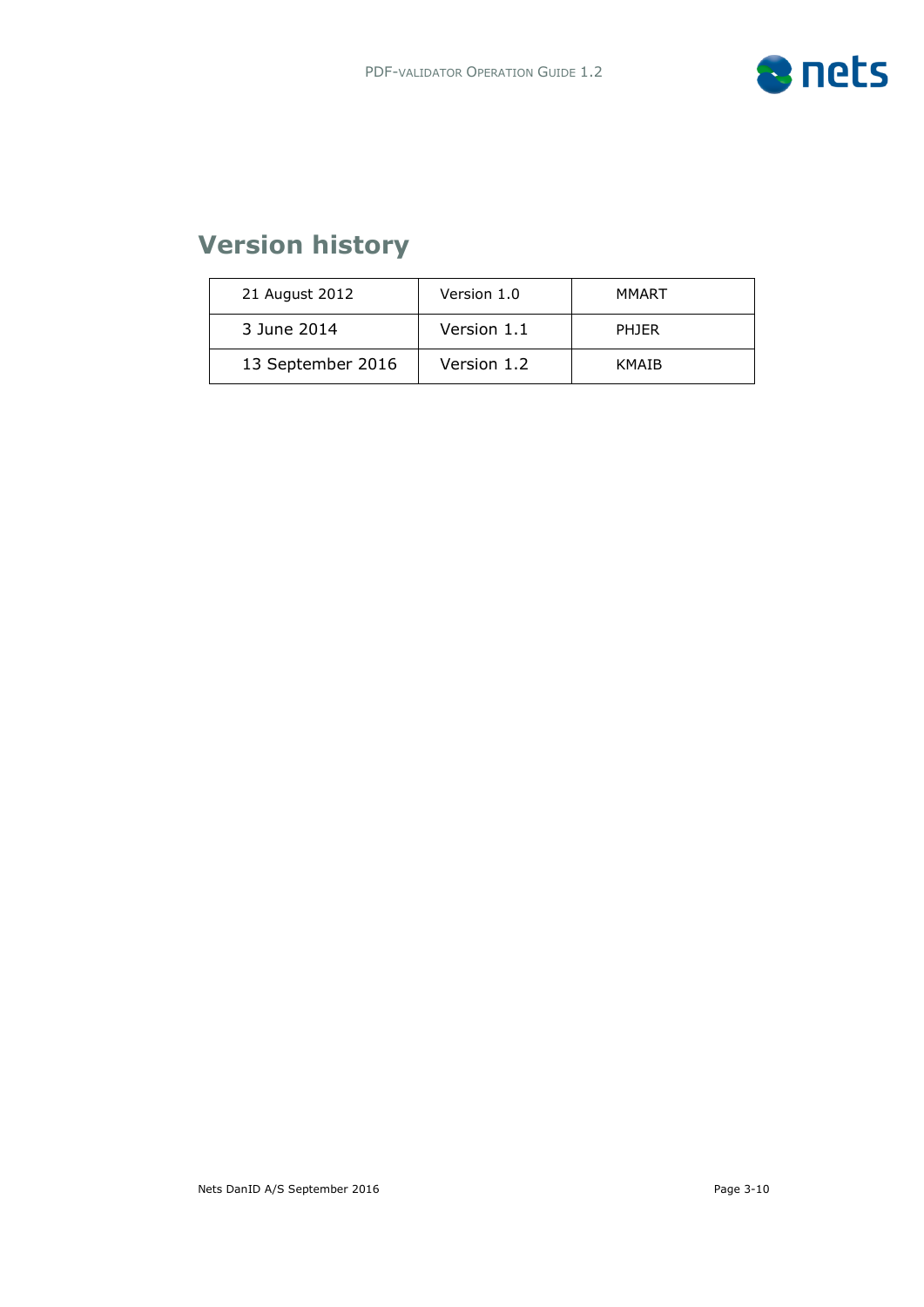

## **1 Purpose of the document and target group**



The purpose of the document is to provide guidance on how to operate the PDF-validator application, which is used to validate PDF documents.



 who are responsible for the implementation of NemID. The document is aimed at those people at the Service Provider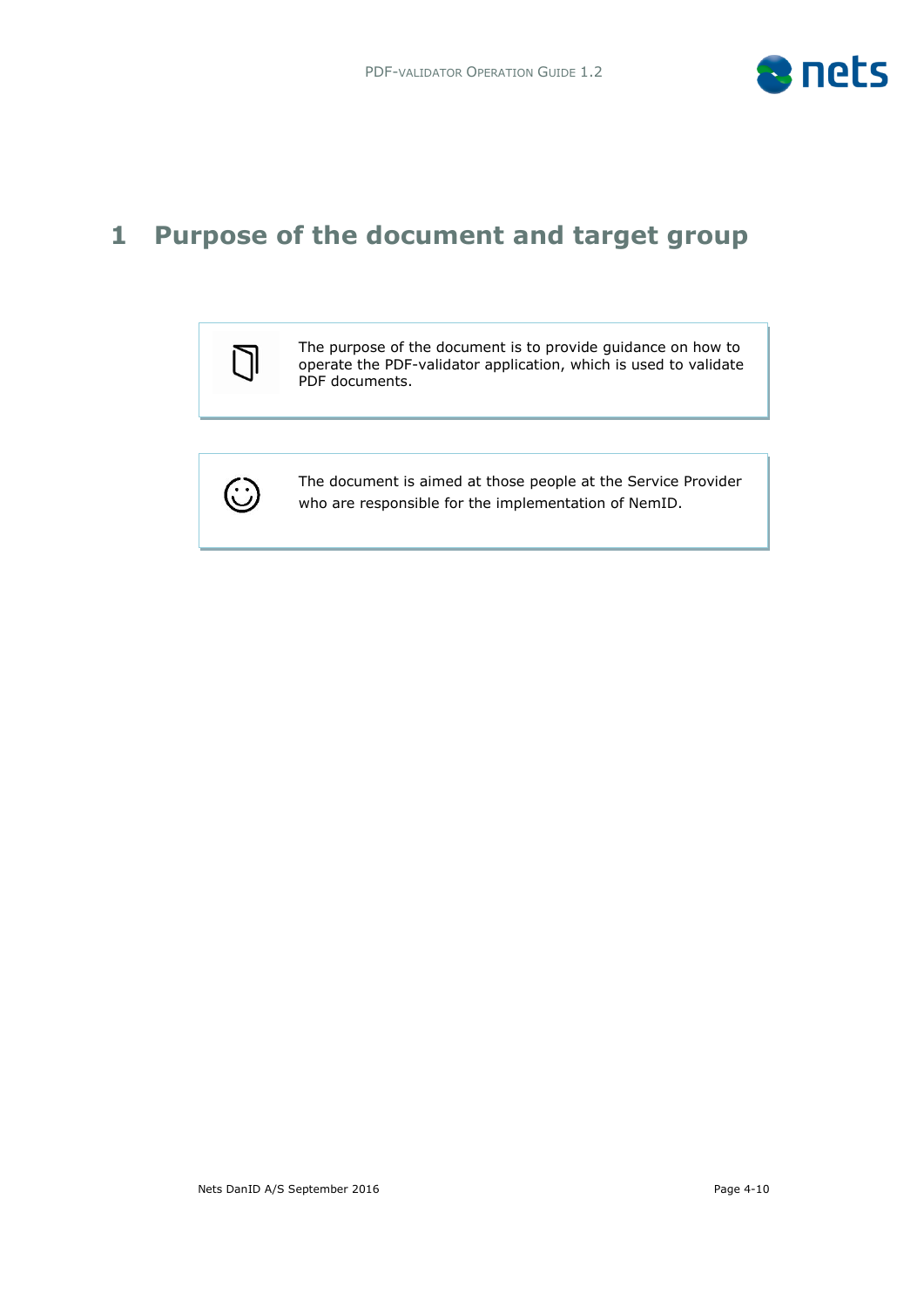

## **2 Introduction**

This document is an operation guide to the PDF-validator application.

The PDF validation performed by the PDF-validator Swing application is exactly the same as the validation performed by the NemID CodeFile client when signing PDF documents.

Current NemID CodeFile client is based on OpenSign API v300.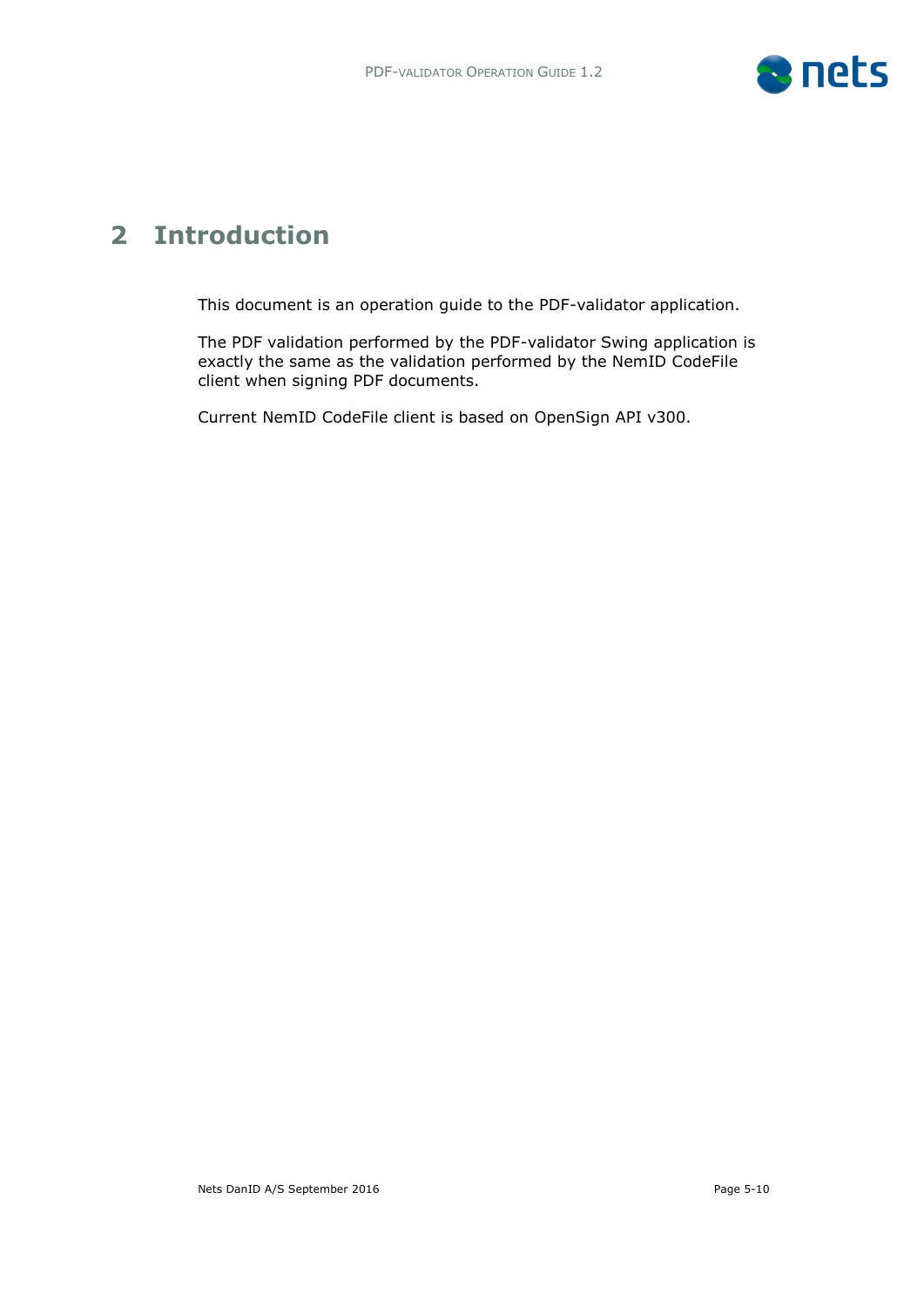

## **3 PDF-validator**

## *3.1 Application Launch*

The application is distributed in a folder named *pdf-validator*. In this folder there are start-up scripts and all required dependencies.

The application is started from a shell:

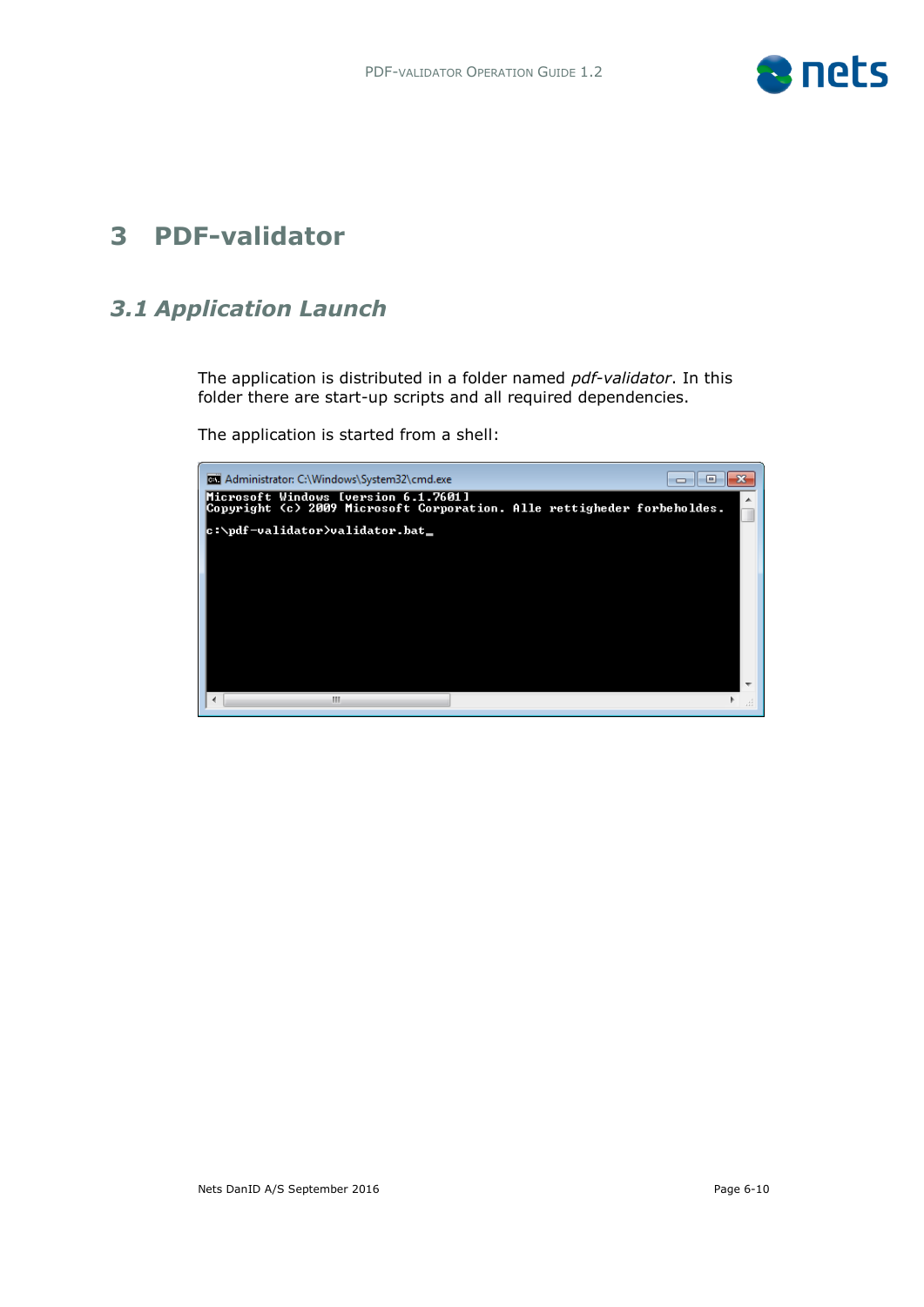

### *3.2 Operation Guide*

The PDF-validator has a main window from where the entire application is controlled:

| OpenSign PDF Validator                                                 |           |                                                 |      |
|------------------------------------------------------------------------|-----------|-------------------------------------------------|------|
| OpenSign version: 2.0.0<br>$\overline{\phantom{a}}$                    |           |                                                 |      |
| PDF files to validate:                                                 |           |                                                 |      |
| File name                                                              | Passe     | Validation error(s)                             |      |
|                                                                        |           |                                                 |      |
|                                                                        |           |                                                 |      |
|                                                                        |           |                                                 |      |
|                                                                        |           |                                                 |      |
|                                                                        |           |                                                 |      |
|                                                                        |           |                                                 |      |
|                                                                        |           |                                                 |      |
|                                                                        |           |                                                 |      |
|                                                                        |           |                                                 |      |
|                                                                        |           |                                                 |      |
|                                                                        |           |                                                 |      |
|                                                                        |           |                                                 |      |
|                                                                        |           |                                                 |      |
| Files: 0<br><b>Passed validation: 0</b><br><b>Failed validation: 0</b> | Add files | <b>Validate all files</b><br><b>Clear files</b> | Exit |

The main window is built around a list of PDF files to be validated. This list has 3 columns:

- 1. File name the full name of the file
- 2. Passed Validation? Indicates if the file has passed validation
- 3. Validation error(s) If the file could not be validated, this column will state the cause.

In the top of the window you can select the OpenSign version to use when validation is performed. Each distribution will contain all prior version and this way you will be able to validate PDF files using different versions of OpenSign. v300 should be selected, in order to check PDF document compatibility with the latest NemID CodeFile client. This could be useful if a service provider has multiple environments with different versions of the service provider package.

In the bottom area are status fields and buttons to control the main functions, which are described in the following.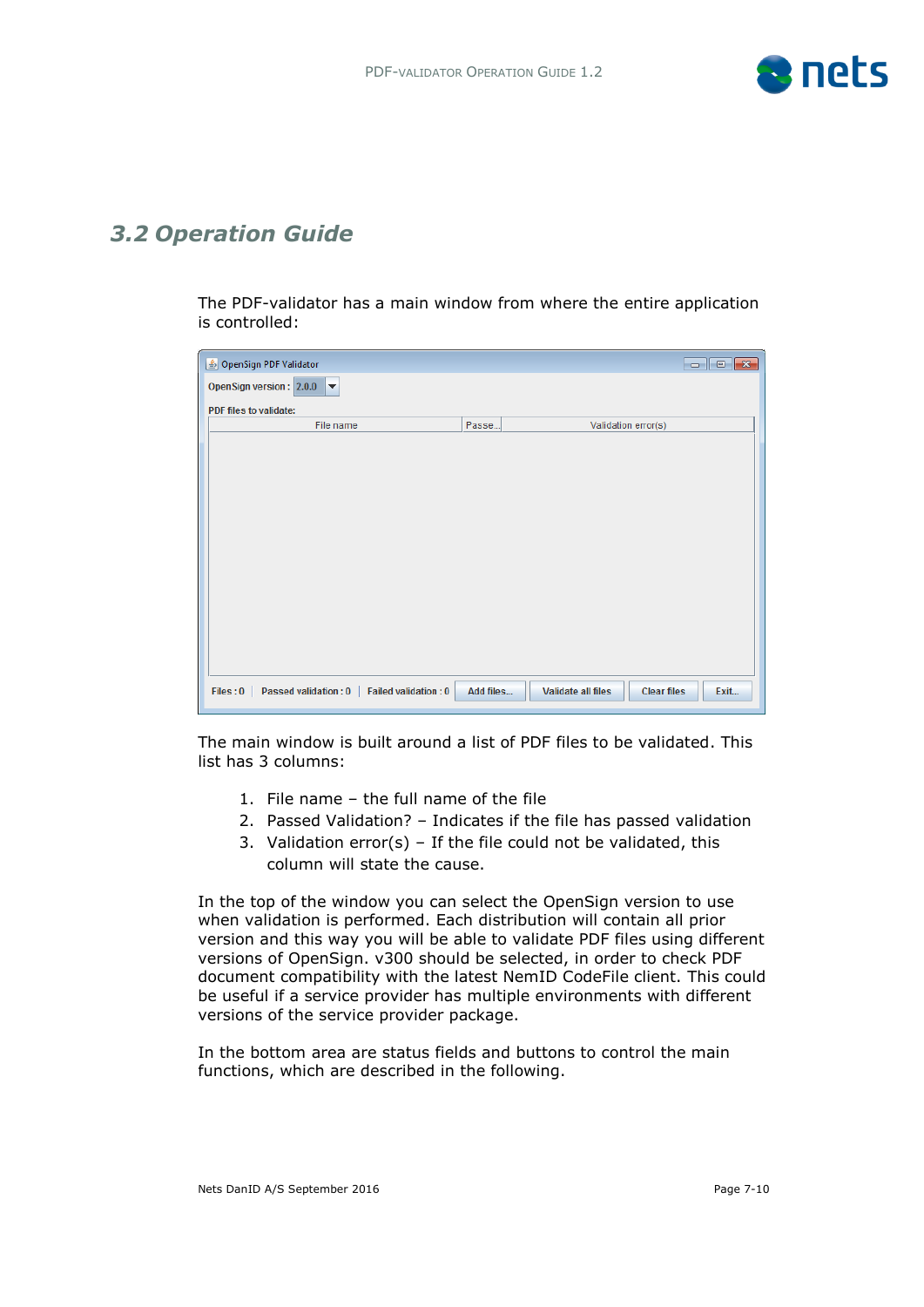

### **3.2.1 Status fields**

In the lower left side there are 3 status fields. These fields indicates to following:

- 1. The total number of files in the list. (Files)
- 2. The number of files which passed validation (Passed validation)
- 3. The number of files which failed validation (Failed validation)

### **3.2.2 Add Files**

This allows you to select the files to validate. Use keys ctrl and shift to select multiple files:

| 乡 Open<br>$\mathbf{z}$                                                    |
|---------------------------------------------------------------------------|
| $_{0-}^{0-}$<br>$B_0^{0.0.1}$<br>ශ්<br>C1.<br>Dokumenter<br>Look In:<br>▼ |
| My Pictures                                                               |
| $\Box$ EVSSL                                                              |
| Mine figurer                                                              |
| My Music                                                                  |
| My Videos                                                                 |
|                                                                           |
|                                                                           |
|                                                                           |
| File Name:                                                                |
| <b>All Files</b><br>Files of Type:<br>$\overline{\phantom{a}}$            |
| Cancel<br>Open                                                            |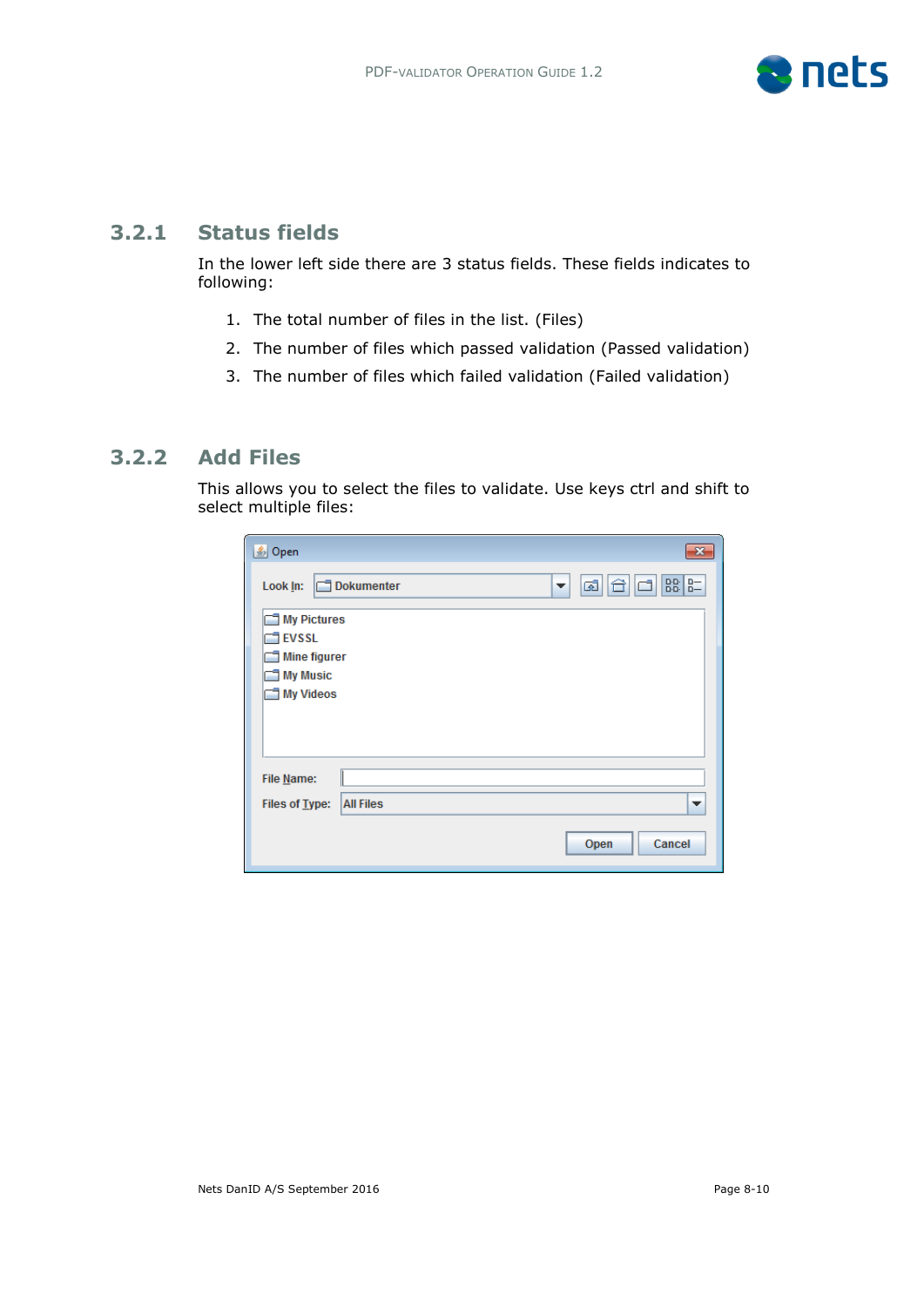

| OpenSign PDF Validator                                                 |           |                           |                    | $\begin{array}{c c c c c} \hline \multicolumn{1}{c }{\mathbf{.}} & \multicolumn{1}{c }{\mathbf{.}} & \multicolumn{1}{c }{\mathbf{.}} & \multicolumn{1}{c }{\mathbf{.}} & \multicolumn{1}{c }{\mathbf{.}} & \multicolumn{1}{c }{\mathbf{.}} & \multicolumn{1}{c }{\mathbf{.}} & \multicolumn{1}{c }{\mathbf{.}} & \multicolumn{1}{c }{\mathbf{.}} & \multicolumn{1}{c }{\mathbf{.}} & \multicolumn{1}{c }{\mathbf{.}} & \multicolumn{1}{c }{\mathbf{.$ |
|------------------------------------------------------------------------|-----------|---------------------------|--------------------|-------------------------------------------------------------------------------------------------------------------------------------------------------------------------------------------------------------------------------------------------------------------------------------------------------------------------------------------------------------------------------------------------------------------------------------------------------|
| Open Sign version: 2.0.0<br>$\overline{\phantom{a}}$                   |           |                           |                    |                                                                                                                                                                                                                                                                                                                                                                                                                                                       |
| PDF files to validate:                                                 |           |                           |                    |                                                                                                                                                                                                                                                                                                                                                                                                                                                       |
| File name                                                              | Passe     | Validation error(s)       |                    |                                                                                                                                                                                                                                                                                                                                                                                                                                                       |
| C:\PDF-3.pdf                                                           |           |                           |                    |                                                                                                                                                                                                                                                                                                                                                                                                                                                       |
| C:\adobe_supplement_iso32000_1.pdf                                     |           |                           |                    |                                                                                                                                                                                                                                                                                                                                                                                                                                                       |
|                                                                        |           |                           |                    |                                                                                                                                                                                                                                                                                                                                                                                                                                                       |
|                                                                        |           |                           |                    |                                                                                                                                                                                                                                                                                                                                                                                                                                                       |
|                                                                        |           |                           |                    |                                                                                                                                                                                                                                                                                                                                                                                                                                                       |
|                                                                        |           |                           |                    |                                                                                                                                                                                                                                                                                                                                                                                                                                                       |
|                                                                        |           |                           |                    |                                                                                                                                                                                                                                                                                                                                                                                                                                                       |
|                                                                        |           |                           |                    |                                                                                                                                                                                                                                                                                                                                                                                                                                                       |
|                                                                        |           |                           |                    |                                                                                                                                                                                                                                                                                                                                                                                                                                                       |
|                                                                        |           |                           |                    |                                                                                                                                                                                                                                                                                                                                                                                                                                                       |
|                                                                        |           |                           |                    |                                                                                                                                                                                                                                                                                                                                                                                                                                                       |
|                                                                        |           |                           |                    |                                                                                                                                                                                                                                                                                                                                                                                                                                                       |
|                                                                        |           |                           |                    |                                                                                                                                                                                                                                                                                                                                                                                                                                                       |
| <b>Passed validation: 0</b><br><b>Failed validation: 0</b><br>Files: 2 | Add files | <b>Validate all files</b> | <b>Clear files</b> | Exit                                                                                                                                                                                                                                                                                                                                                                                                                                                  |

Once the files are selected they will appear in the list:

### **3.2.3 Validate all files**

When this button is pressed, all files in the list will be validated using the OpenSign version selected. In the list you will if the files passed validation and – if not – the validation errors in a short version.

| OpenSign PDF Validator                                                 |           |                                                         |
|------------------------------------------------------------------------|-----------|---------------------------------------------------------|
| Open Sign version: 2.0.0<br>$\blacktriangledown$                       |           |                                                         |
| PDF files to validate:                                                 |           |                                                         |
| File name                                                              | Passe     | Validation error(s)                                     |
| C:\PDF-3.pdf                                                           | ıG        |                                                         |
| C:\adobe_supplement_iso32000_1.pdf                                     | Æy        | Invalid keyword(s). [Double-click here to show details] |
|                                                                        |           |                                                         |
|                                                                        |           |                                                         |
|                                                                        |           |                                                         |
|                                                                        |           |                                                         |
|                                                                        |           |                                                         |
|                                                                        |           |                                                         |
|                                                                        |           |                                                         |
|                                                                        |           |                                                         |
|                                                                        |           |                                                         |
|                                                                        |           |                                                         |
| <b>Passed validation: 1</b><br>Files: 2<br><b>Failed validation: 1</b> | Add files | <b>Validate all files</b><br><b>Clear files</b><br>Exit |

#### **Figure 1 - Example of short error message**